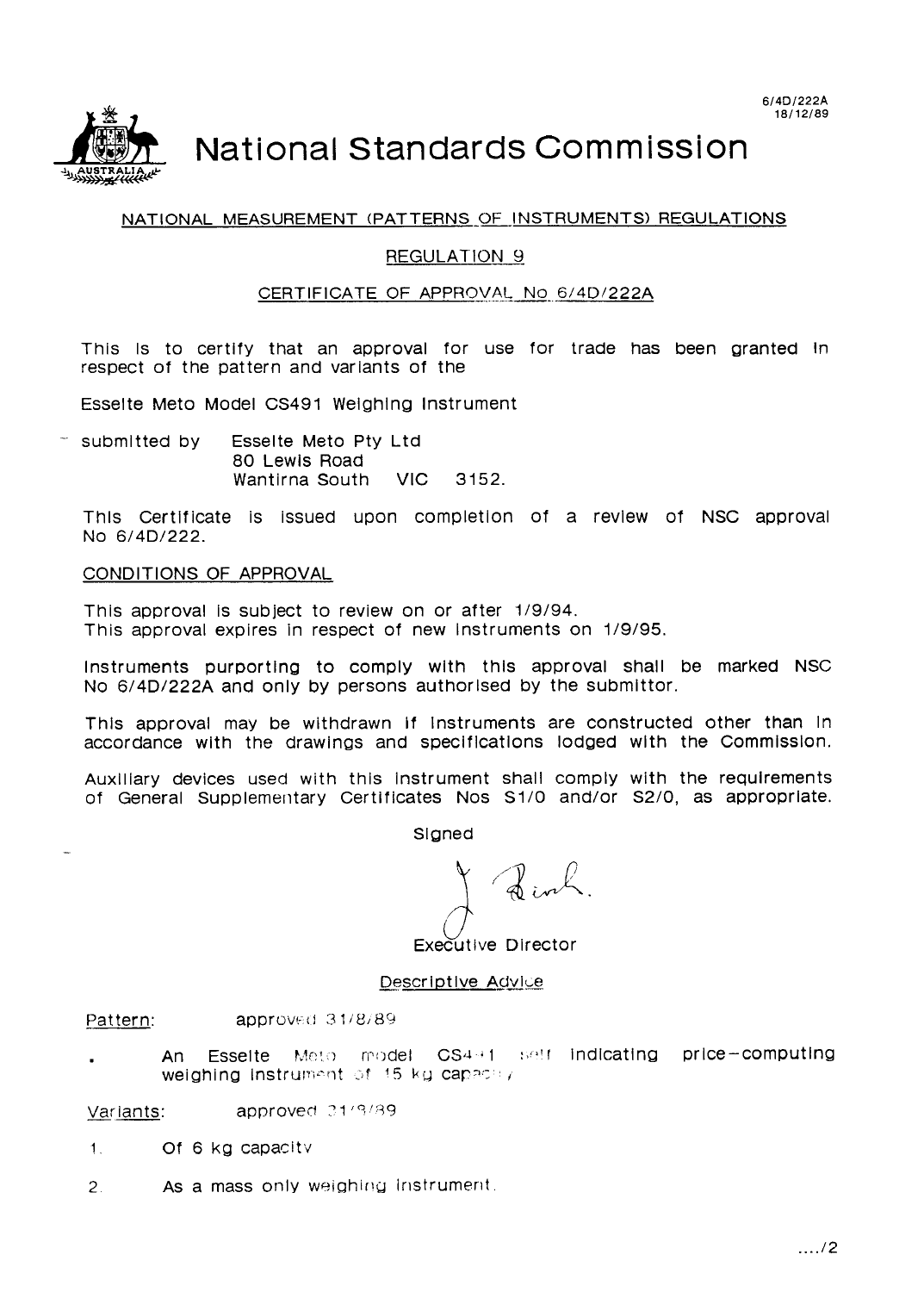# Certificate of Approval No 6/4D/222A Page 2

3. With an Integral ticket printer and known as the CP 501 series.

4. The model CPU 501 which has a price-look-up (PLU) faclllty.

Technlcal Schedule No 6/4D/222A describes the pattern and variants 1 to 4.

## Filing Advice

The documentation for this approval comprises:

Certlflcate of Approval No 6/4D/222A dated 18/12/89 Technlcal Schedule No 6/4D/222A dated 18/12/89 (Incl. Test Procedure) Flgures 1 to 3 dated 18/12/89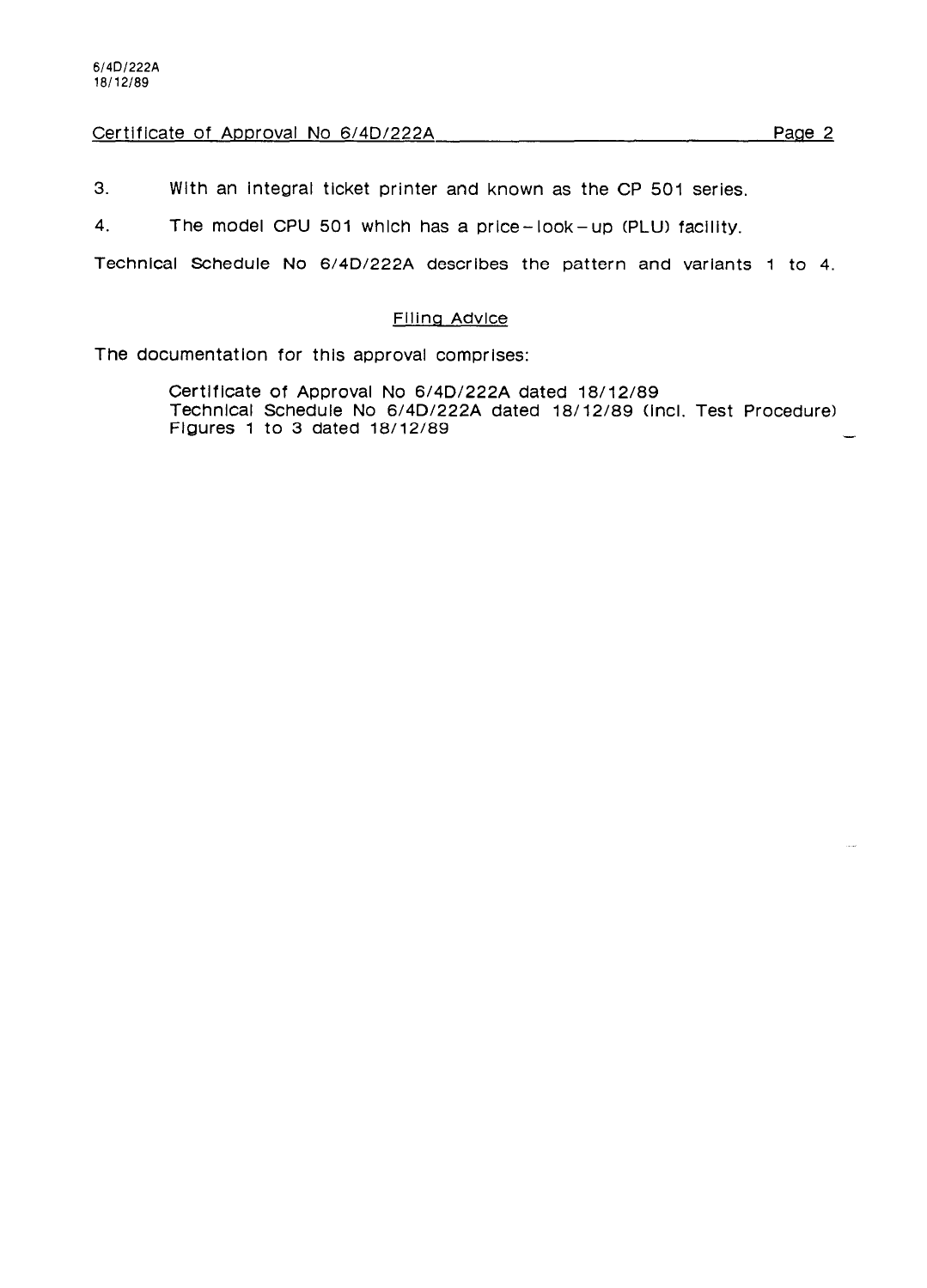

National Standards Commission

TECHNICAL SCHEDULE No 6/4D/222A

Pattern: Esselte Meto Model CS491 Weighing Instrument.

Submittor: Esselte Meto Pty Ltd 80 Lewis Road Wantlrna South VIC 3152.

1. Descrlptlon of Pattern

An Esselte Meto mode; CS491 self-indicating price-computing weighing instrument of 15 kg capacity with a verlficatlon scale Interval of 0.005 kg. The Instrument has unit price to \$999.99/ka and price to \$9999.99.

The instrument may be as shown In Figure 1 or with the purchaser's lndlcator mounted on a plllar. It may also be fltted wlth an output socket for the connection of a peripheral or an auxiliary device.

Either an Esselte Meto 15 kg load cell or an RMS model C840 15 kg load cell Is fltted.

#### 1.1 Zero

Zero is automatically corrected to within  $\pm$  0.25e whenever power is applied and whenever the instrument comes to rest within 0.5e of zero. The zero ligh illuminates whenever zero is set within 0.25e. A "+" sign in the mass display<br>illuminates whenever zero is between + 0.25e and + 0.5e: a "-" sign illuminates whenever zero is between  $+$  0.25e and  $+$  0.5e; Illuminates whenever zero is between  $-$  0.25e and  $-$  0.5e.

#### 1.2 Display Check

A display check Is Initiated whenever power Is applied to the Instrument, or by pressing the TV button.

#### 1.3 Tare

A semi-automatic taring device of up to maxlmum capacity may be fitted.

# 1.4 Prlnters

A model 4502 or model 7500 label prlnter, both of which are fltted with a price-look-up (PLU) facility, may be fitted

### 1.5 Levelllng

The instrument is provided with adjustable feet and adjacent to the level indicator Is a notice advlslng that the Instrument must be level when in use.

#### 1.6 Verification Provision

Provision is made for a verification mark to be applied.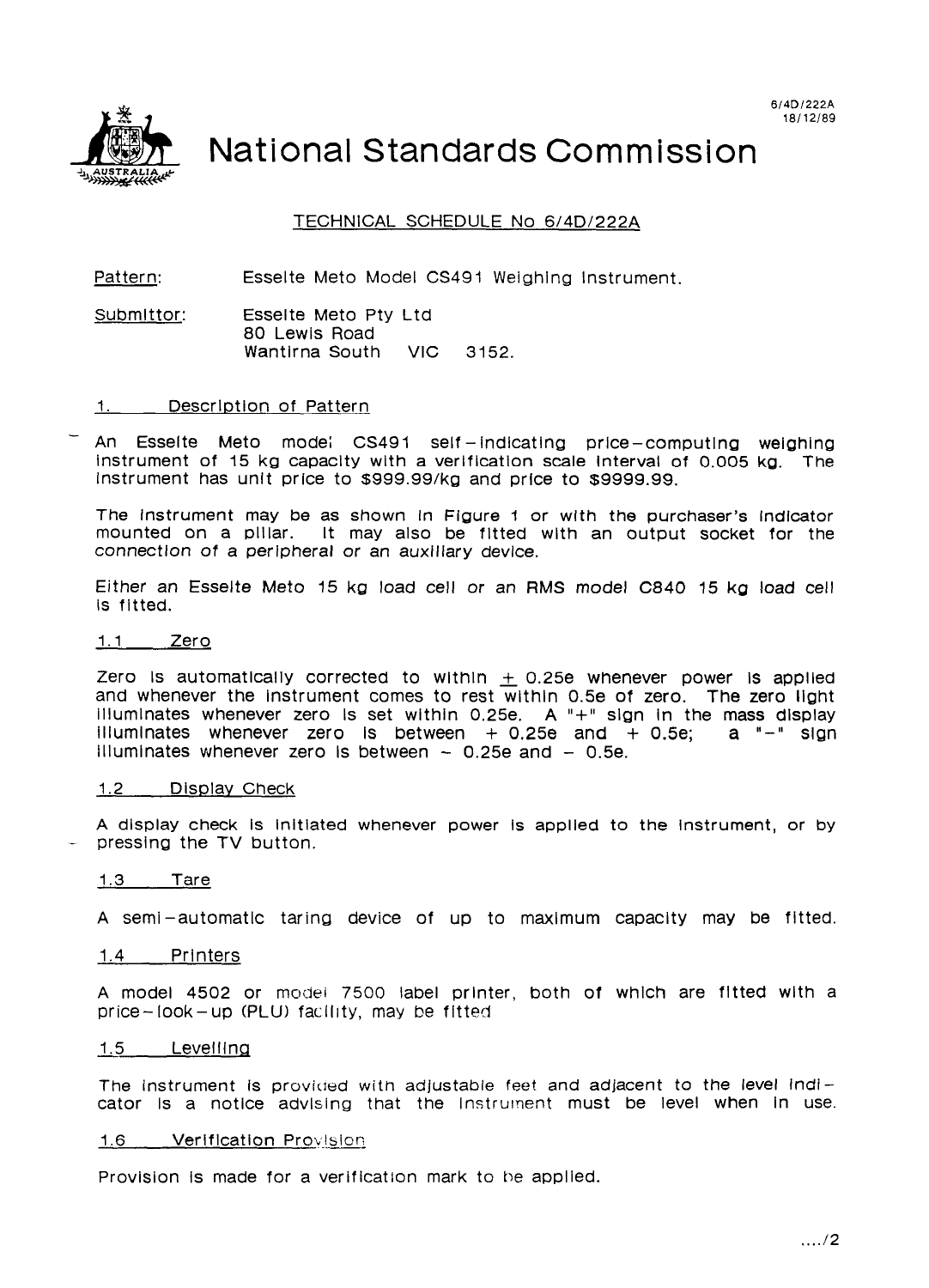# Technical Schedule No 6/4D/222A Page 2

#### 1.7 Markings

Instruments are marked with the followlng data, together In one location:

Manufacturer's name or mark Serlal number NSC approval number NSC No 6/4D/222A<br>Accuracy class Accuracy Club Accuracy Club Accuracy class Maximum capacity 25 . . . . . . . . . . . . . . . . . ka \* Verification scale interval e=d= . . . . . . . . . ka \* Maximum subtractive tare

Min .................. kg \*<br>e = d =......... kg \*

- \* Repeated in the vicinity of each reading face.
- 2. Description of Variants

#### 2.1 Variant 1

A model CS491 of 6 kg capacity with a verification scale interval of 0.002 kg, unit price to \$999.99/kg and price to \$5999.94.

#### 2.2 Variant 2

As a mass only welghlng Instrument I.e. without price-computing.

#### 2.3 Varlant 3

With an Integral ticket printer and addltlonal management facllltles and known as the CP 501 serles. Instruments have unit price to \$9999.99/kg and price to \$9999.99.

Zero to within 0.25e is indicated by means of a  $\Box$  in the mass display.

The CP 501 series consists of the following models:

- $CP$  501 BASIC  $-$  includes a facility for 2 simultaneous transactions. Detalls of each Item purchased are stored In one of 2 memorles. On completion of the total transaction, the details are recalled and automatlcally ltemlsed and totallsed on a ticket for the purchaser.
- $CP$  501 ANALYTIC  $-$  as described above and in addition with transaction facilities including printing the total for each transaction twice.
- CP 501 ANALYTIC EAN  $-$  as described above and in addition with bar code faclllty.
- Note: Where a totalislng function Is provided in the presence of the purchaser a ticket printer is mandatory. Alternatively, the instrument shall be marked NOT FOR RETAIL COUNTER USE, or similar wording.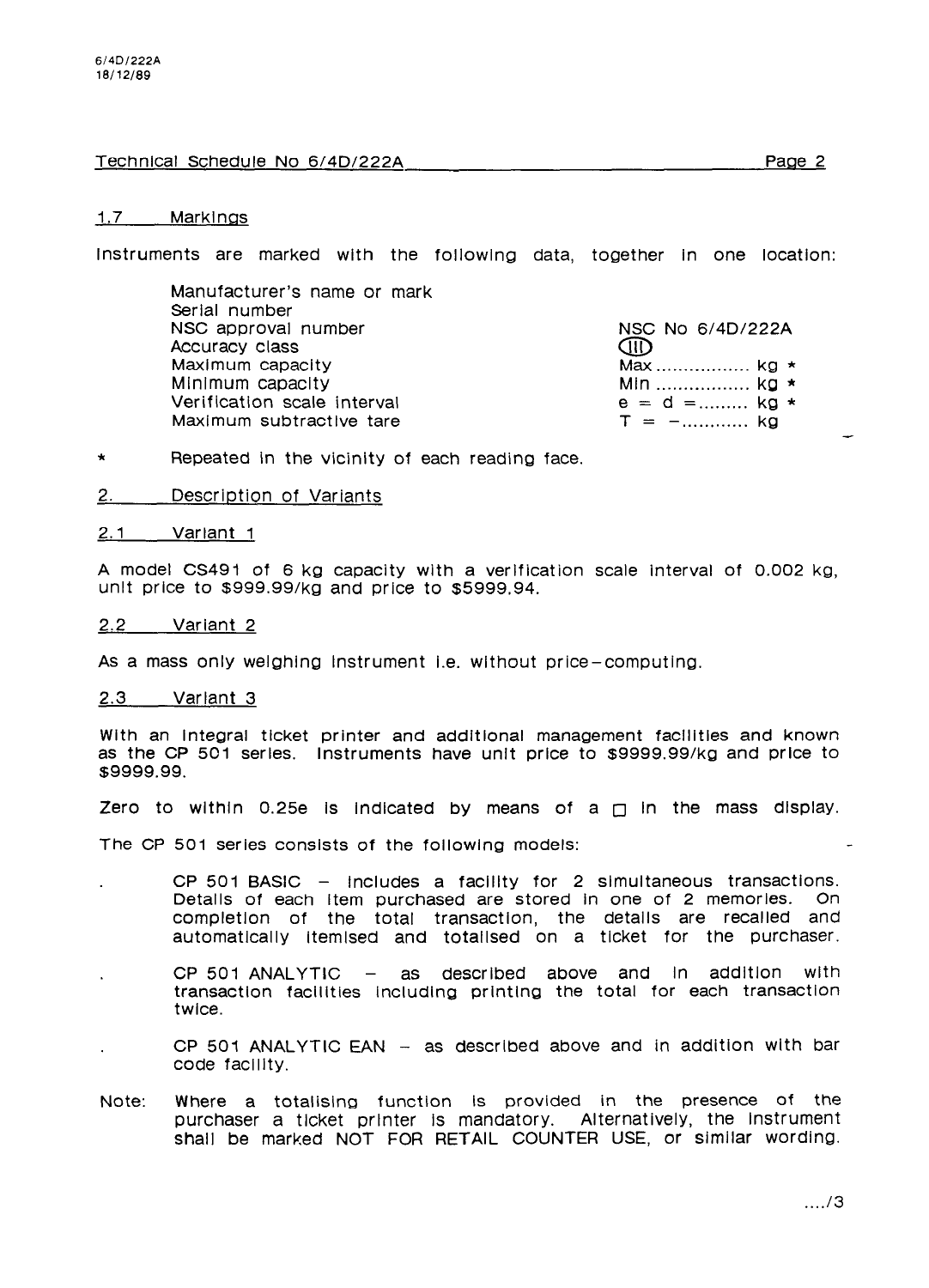# Certificate of Approval No 6/4D/222A Page 3

# 2.4 Variant 4

A model CPU 501 (Figure 3) which has a price-look-up (PLU) facility. This model Is slmllar to the CP 501 serles (Variant 3) Including having an Integral ticket printer, but in addition has a PLU keyboard and the indicator is mounted on a pillar.

Instruments may be used in any of the following switch-selectable modes:

Mode  $A =$  with 28 PLU functions;<br>Mode  $B =$  with 20 PLU functions

 $-$  with 20 PLU functions and 8 department keys;

Mode Plus- with 8 departments each having 20 PLU functions; and

Mode  $ECR -$  similar to mode B but also with cash register functions.

## TEST PROCEDURE

Instruments should be tested in accordance with any relevant tests specified in the Inspector's Handbook. The results should not exceed the maximum The results should not exceed the maximum permlsslble errors speclfled In Document 118, 2nd Edltlon, October 1986.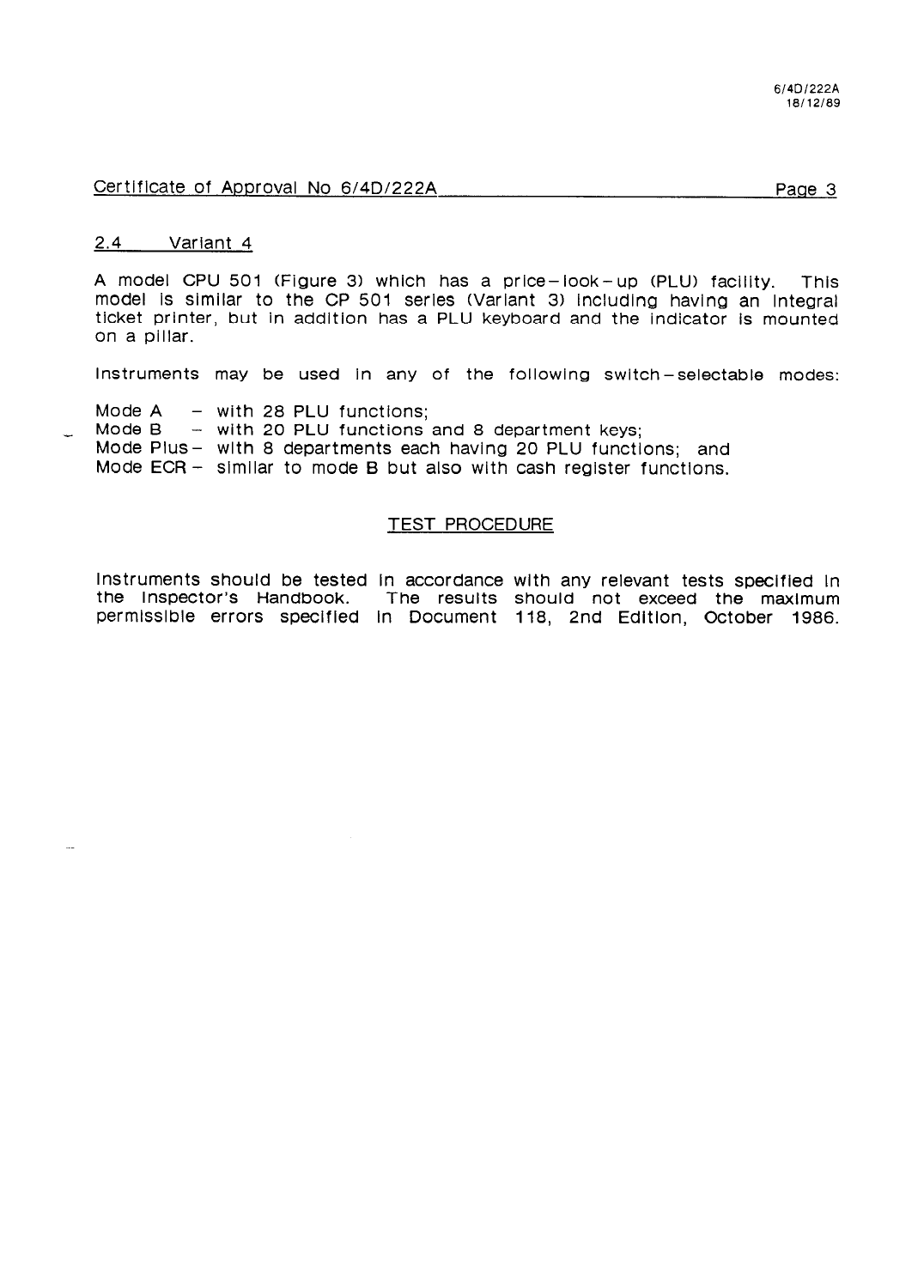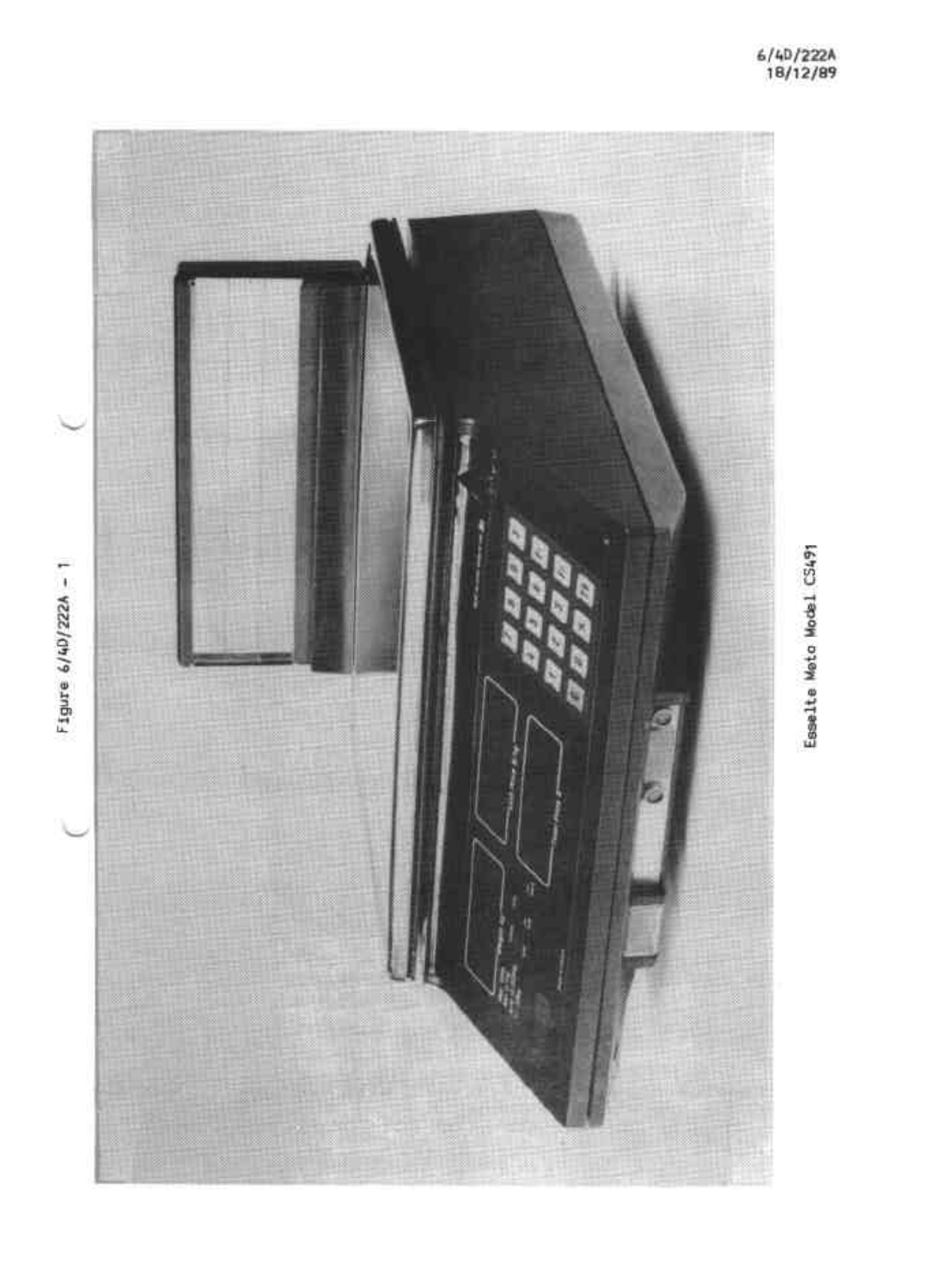

Typical CP 501 Series Instrument